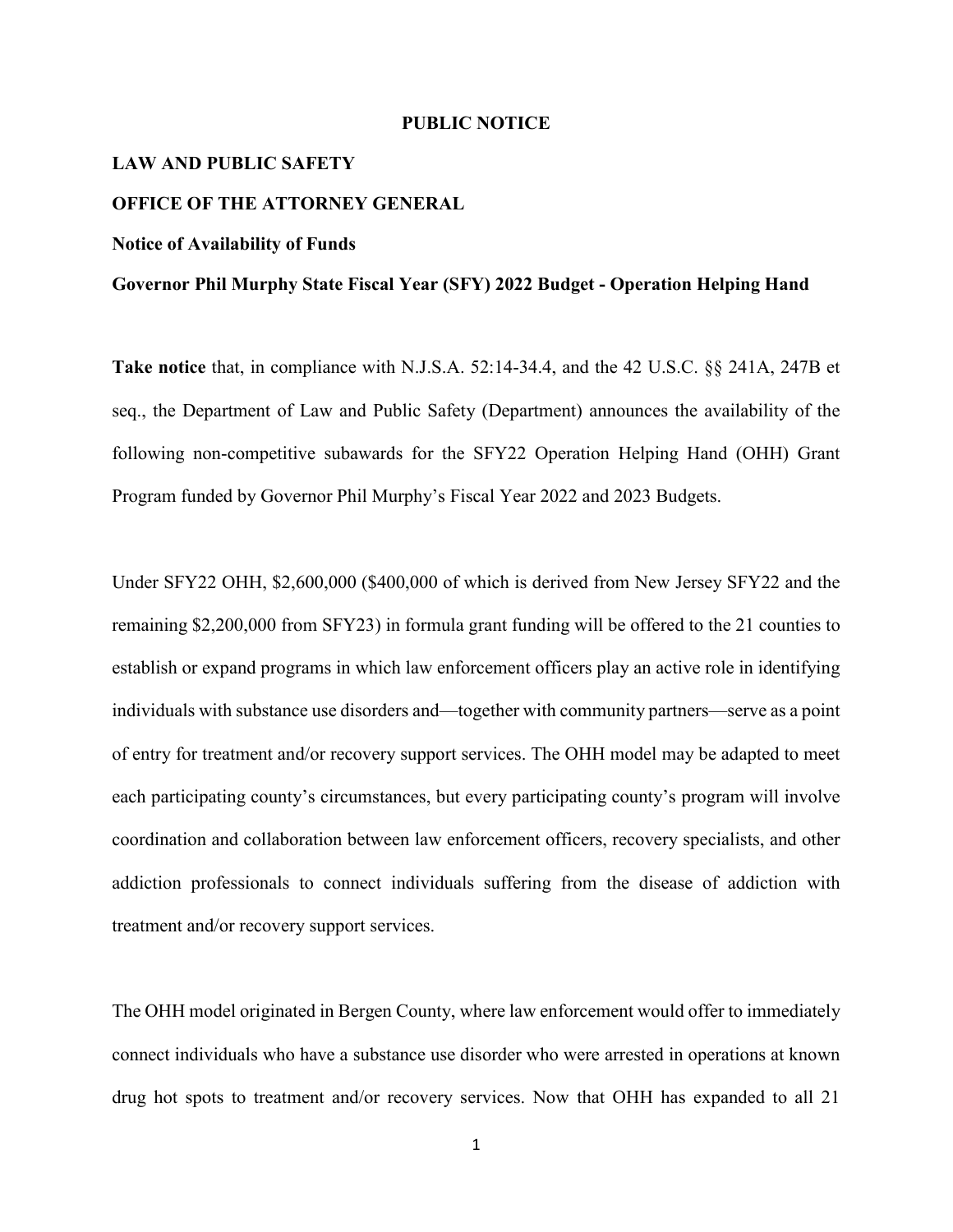counties in New Jersey, there are many different forms of the OHH model, and counties are encouraged to adapt the OHH model to meet their unique circumstances. For example, counties may identify individuals at-risk for drug overdoses using law enforcement data, including New Jersey State Police's At-Risk Matrix Delivery Report and other resources, like targeted surveillance, and then send teams of law enforcement officers and recovery specialists to meet with these individuals about recovery and treatment options at their home or the site of the opioid incident–without making any arrests. Other counties have historically offered these connections to recovery and treatment options as a diversion alternative to traditional processing for drug charges, presenting opportunities for individuals who are arrested to have their participation in treatment or recovery services considered towards any charges or sentencing recommendations. Counties also may adapt the OHH model in a manner that expands on existing programs and/or resources, including but not limited to mobile addiction outreach vans and Municipal Court programs that offer Municipal Court defendants, who are not eligible for Drug Court, the chance to be connected to treatment or recovery services. However, all OHH programs must use law enforcement encounters as the point of entry for treatment and/or recovery support services.

Counties are encouraged to increase the frequency of these operations, incorporate and improve on their existing models, and share data to reduce the number of overdose-related deaths. The base funding allocation for each County Prosecutor's office is \$123,809.50. If not all County Prosecutors' offices participate, the \$2,600,000 in funding will be divided among participating County Prosecutors' offices using a formula determined by the New Jersey Coordinator of Addiction Responses and Enforcement Strategies (NJ CARES).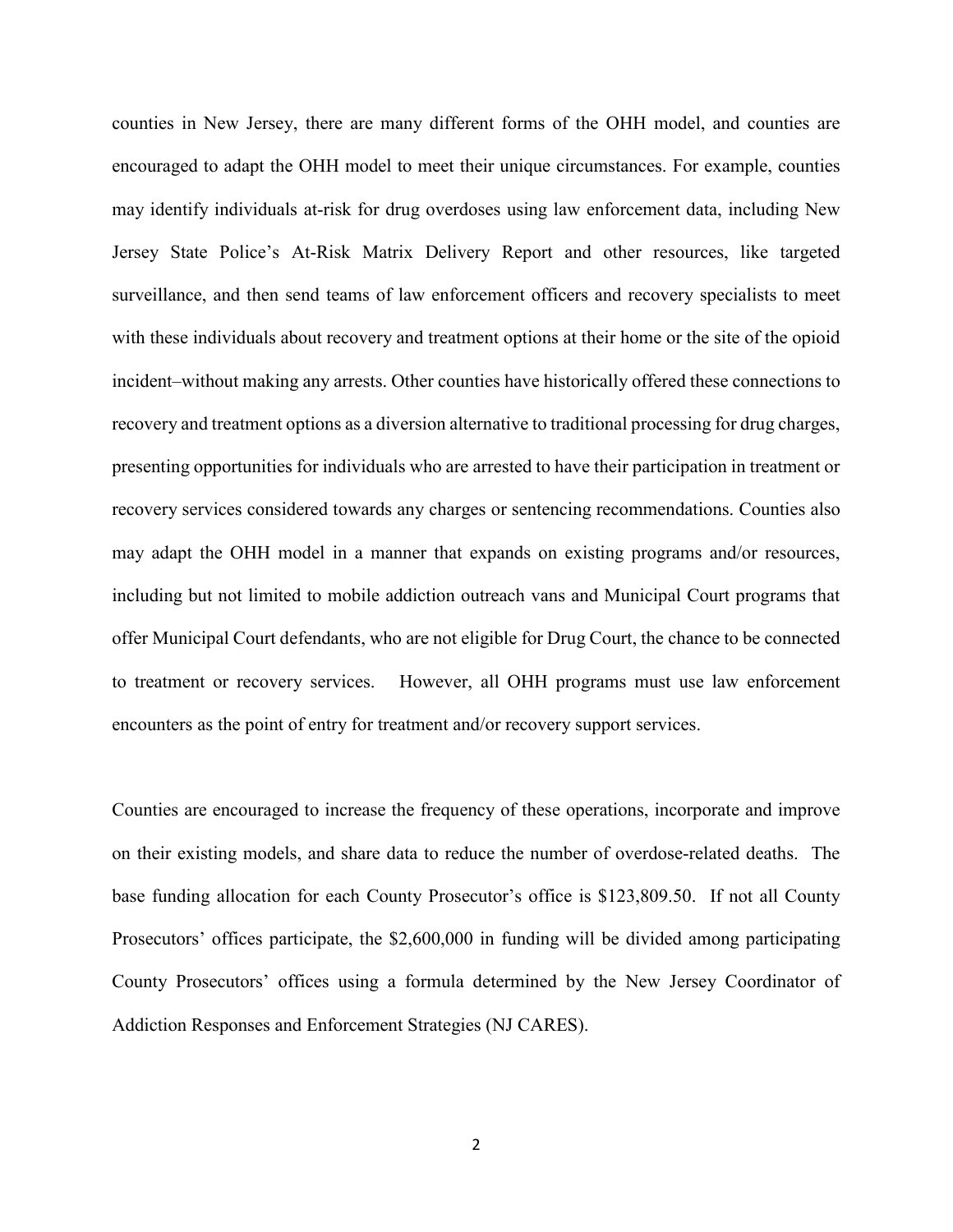The funding is for a 12-month period from September 1, 2022 through August 31, 2023.

Any county wishing to participate in the OHH program must notify NJ CARES, via e-mail at levyk@njdcj.org no later than June 10, 2022. NJ CARES will then provide application and award packages to each county via e-mail, no later than June 17, 2022. The application and award packages are due back to the NJ CARES by July 22, 2022. One copy of the application and award package must be submitted via e-mail to  $levyk@njdcj.org$ .

Funding is provided on a reimbursement basis only and is contingent upon subrecipient award package submissions, compliance with grant conditions and approved deliverables, and satisfactory performance of services. Allowable costs for the grant funds include but is not limited to: overtime or comp time for law enforcement officers engaging in OHH activities; hiring staff, patient navigators, and recovery specialists to coordinate the initiative, track the participants, provide transportation, and make follow-up calls to those individuals who do not want to participate at the onset of the program; necessary equipment, materials, and supplies, including personal protective equipment, sanitizing wipes, and food and beverages, pre-paid phones, and laptops for individuals being connected to care; mobile van outfitting expenses for mobile van operations; transportation expenses; refreshments and giveaways for participants engaged in outreach events; training; educational outreach efforts that promote the program; and purchasing harm reduction products for community distribution, such as naloxone, fentanyl test strips, and Rx Disposal bags. Additionally, subrecipients must comply with programmatic and fiscal reporting requirements for approval and/or reimbursement of costs incurred during the project period.